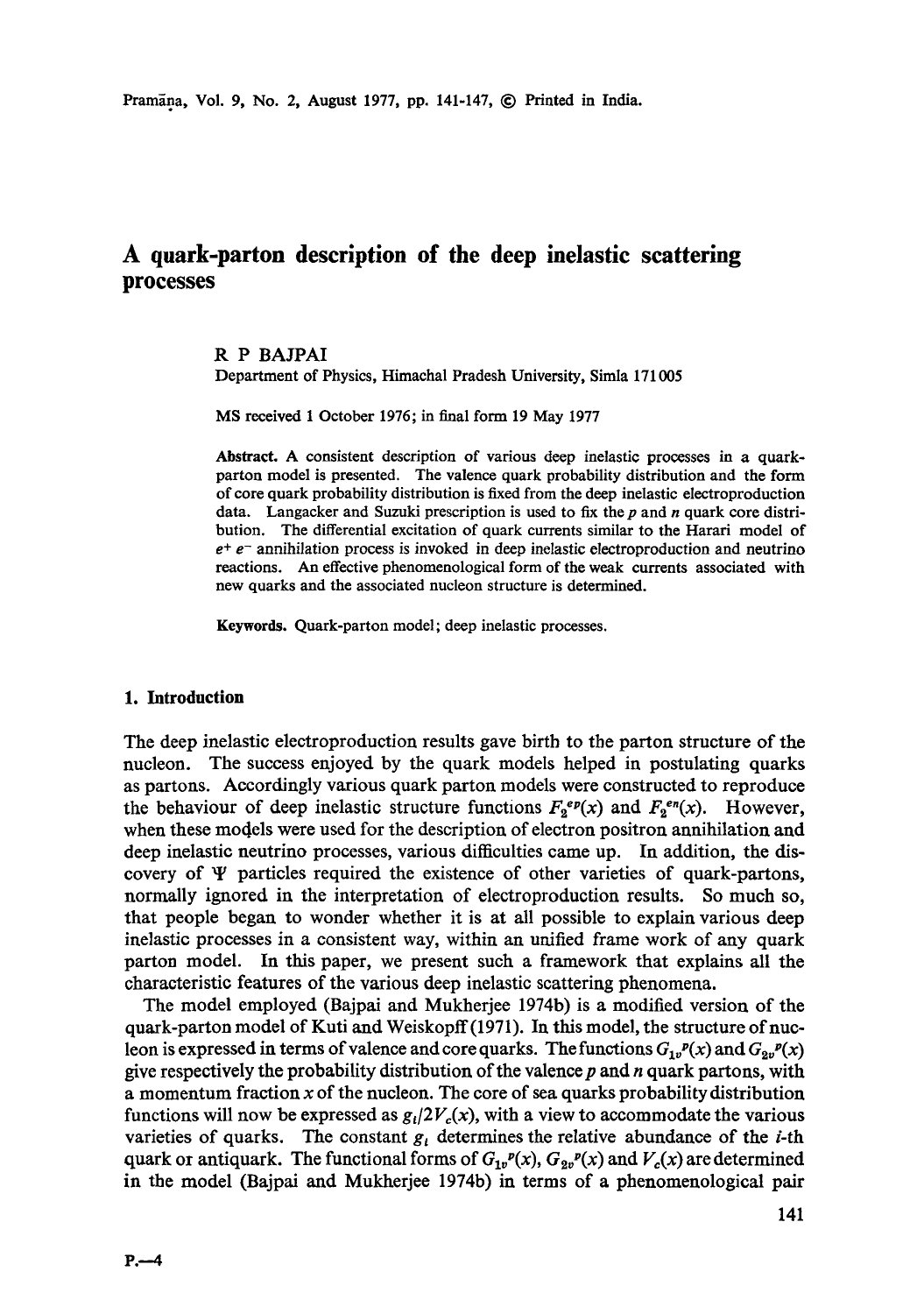correlation parameter  $\epsilon$ . The parameters of the model--namely the constants  $g<sub>i</sub>$ 's and  $\epsilon$  are to be determined by the experimental data. We, therefore, discuss in sections 2 and 3 the salient features of the experimental data for the different scattering processes and their relevance in determining the quark parton structure of the nucleon.

### **2. Deep inelastic electroproduction**

The data determine reasonably well, the scale invariant structure functions  $F_2^{ep}(x)$ and  $F_2^{en}(x)$  in the range  $0.1 < x < 0.8$ . The threshold behaviour of the structure functions further suggests

$$
\begin{array}{ll}\n\text{It} & \frac{F_2^{en}(x)}{F_2^{ep}(x)} = \frac{1}{4} \,.\n\end{array} \tag{1}
$$

One can express various structure functions in quark-parton models (Bajpai-Mukherjee 1974a) in the following way:

$$
F_2^{ep}(x) - F_2^{en}(x) = \frac{1}{3}x \Big[ G_{1v}^p(x) - G_{2v}^p(x) \Big] \tag{2}
$$

*and* 

$$
F_2^{ep}(x) = \frac{4xG^P(x) + xG^P(x)}{9} + \frac{1}{2}g_t Q_t^2 x V_c(x)
$$
 (3)

where  $Q_t$  is the charge of the *i*-th quark-parton in electronic unit. The threshold condition (1) determines the values  $\epsilon=1$ , which then fixes various probability distribution functions uniquely. The experimental data are well reproduced if one requires the following condition for the core contribution (Kuti and Weiskopff 1971).

$$
\sum_i g_i Q_i^2 = \frac{2}{9} \tag{4}
$$

which expresses the fact that the deep inelastic electroproduction data cannot specify the types and relative abundance of the various quarks present inside the core.

Anticipating the quark-parton description of neutrino processes, we give in table 1, the integrated values of the various probability functions in different ranges of  $x$ .

**Table 1.** Integrated values of the various probability functions: for different ranges of  $x$ 

| S. No. | f(x)                            | 0.1<br>f(x)dx | 0.6<br>$\int f(x)dx$ | $\int_{0} f(x) dx$ |
|--------|---------------------------------|---------------|----------------------|--------------------|
|        | 1. $xG_{1n}^{p}(x)$             | 0.036         | 0.20                 | 0.25               |
|        | 2. $x[G_{1n}^p(x)+G_{2n}^p(x)]$ | 0.057         | 0.27                 | 0.34               |
| 3.     | $xV_c(x)$                       | 0.084         | 0.13                 | 0.22               |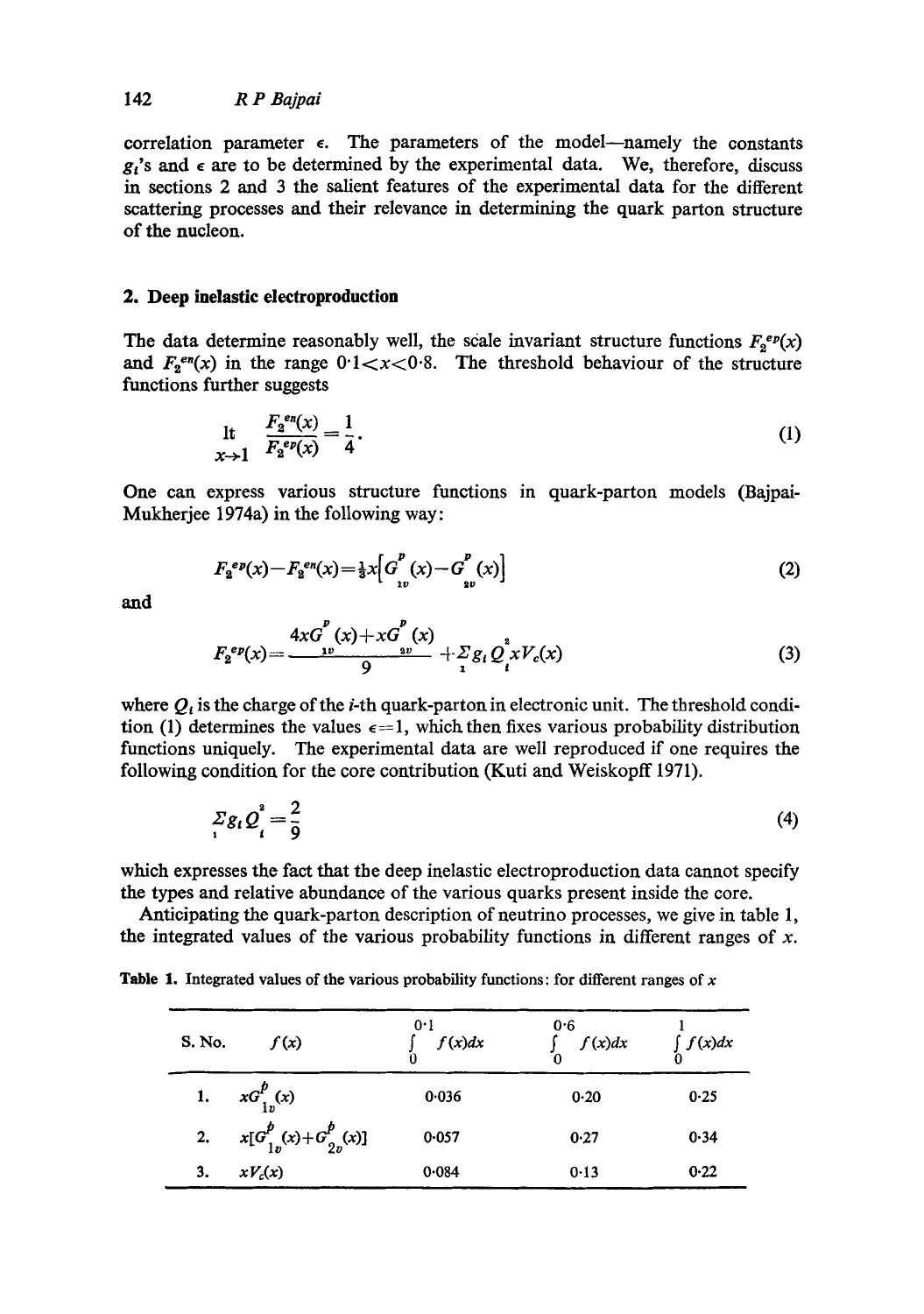It may be mentioned that the integrated values are almost model independent, so that the arguments and the conclusions, presented henceforth will be valid for any quark parton model, that reasonably reproduces the electroproduction data.

#### **3. Deep inelastic neutrino processes**

The total cross-sections  $\sigma_{\nu}$  and  $\sigma_{\nu}$  of the neutrino and antineutrino reactions have a typical scaling behaviour. The ratio of the two cross-sections.

$$
R = \sigma_{\bar{\nu}}/\sigma_{\nu} \tag{5}
$$

is a well established quantity. It has an interesting energy dependence on the neutrino or antineutrino energy E,. For E,<20 GeV (Benvenuti *et a11974,* Eichen *et al* 1974), one has

$$
R = 0.37 \pm 0.03 \tag{6}
$$

while for  $E_{\nu}$  > 20 GeV observed values (Benvenuti *et al* 1976) after a transition region approximated as

$$
R=0.6.\t\t(7)
$$

The deep inelastic differential cross-sections can be expressed as

$$
\frac{d^2\sigma^{\nu}}{dxdy} = \sigma_0[W_{-}^{\nu}(x) + (1-y)^2 W_{+}^{\nu}(x)]
$$
\n(8)

and

$$
\frac{d^2\sigma^{\bar{\nu}}}{dx dy} = \sigma_0[W_{+}^{\bar{\nu}}(x) + (1-y)^2 W_{-}^{\bar{\nu}}(x)]
$$
\n(9)

where

$$
x = \frac{Q^2}{2M\nu}
$$
;  $y = \frac{\nu}{E_{\nu}}$  and  $\sigma_0 = \frac{G^2M\varepsilon_{\nu}}{\pi}$ 

in the standard notation (Bargar and Phillips 1974). The functions  $W_1^{\nu, \bar{\nu}}(x)$  are related to the usual structure functions  $F_2^{\nu, \bar{\nu}}(x)$  and  $F_3^{\nu, \bar{\nu}}(x)$ , (Kuti and Weiskopff 1971) in the following manner

$$
W_{\pm}^{\nu,\bar{\nu}}(x) = \frac{1}{2} [F_2(x)^{\nu,\bar{\nu}} \pm x F_3^{\nu,\bar{\nu}}(x)]. \tag{10}
$$

The experimental data give the average of the various structure functions for the nucleon target. The available  $y$  distribution in the smaller neutrino or antineutrino energy  $E_{\nu}$  in the range  $1 \lt E_{\nu} \lt 11$  GeV (Aubert *et al* 1974, Dedan *et al* 1975 and Derrick *et al* 1976) corresponds to the situation where  $W_{-}^{ \nu, \bar{\nu}} \gg W_{+}^{ \nu, \bar{\nu}}$  where  $W_{+}^{ \nu, \bar{\nu}}$  gives the integrated values of the structure functions

$$
W_{\pm}^{\nu,\bar{\nu}}=\int W_{\pm}^{\nu,\bar{\nu}}(x)dx.
$$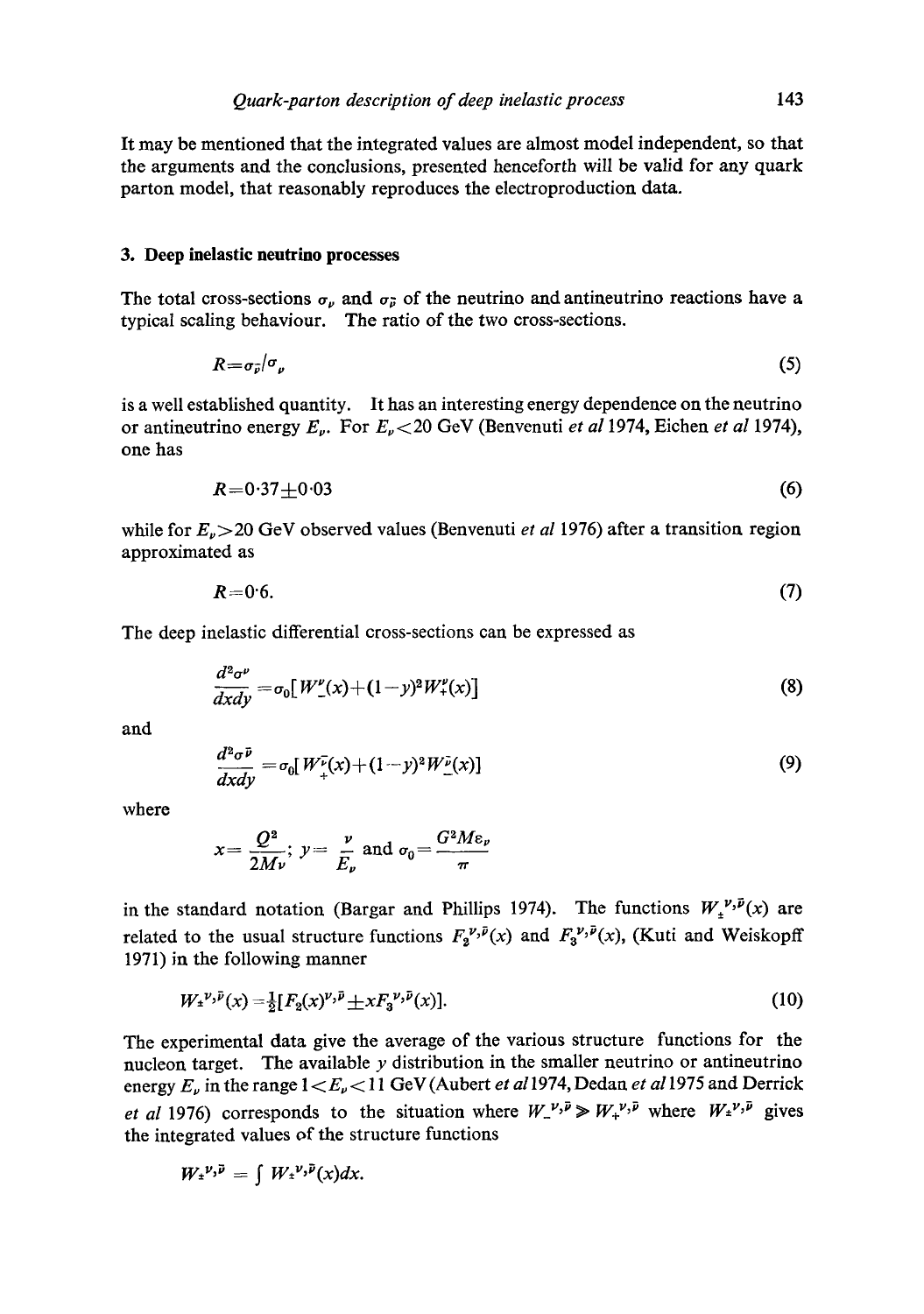At energies above 30 GeV, the pattern of  $\nu$  data does not change, though the  $\nu$  data show a remarkable change and requires  $W_{-}^{\mu} \simeq W_{+}^{\mu}$ . The effect-called  $\nu$  anamoly is much more pronounced in the small  $x$  region.

The structure functions  $W_1^{\nu \bar{\nu}}(x)$  can be related to the probability distribution functions in quark parton models, if the form of the weak current is known. Restricting ourselves to the usual current-current interactions, the contributing partons to the various structure functions for the  $(V-A)$  and  $(V+A)$  types of current are listed in table 2. The quantity  $W_{\pm}^{\nu,\bar{\nu}}(x)/2x$  will simply be the sum of the probabilities of different partons in the target excited by the weak currents.

The energy dependent behaviour of R and the  $\bar{\nu}$  anomaly suggest that the entire weak current is not excited at low energies. Let us suppose that the only Cabibbo current  $J_{\mu}^{V-A}$  is excited at low energies, where

$$
J_{\mu}^{V-A} = \bar{p} \gamma_{\mu} (1 - \gamma_{5}) \left( n \cos \theta_{c} + \lambda \sin \theta_{c} \right) \tag{12}
$$

with  $\cos^2 \theta_c = 0.95$ . As is well known (Glashow *et al* 1974), this current can reproduce small energy data if sea contribution is ignored i.e.  $g_i = 0$ . It may be emphasized at this stage that the available differential cross section  $d\sigma/dx$  data, for  $x>0.2$  is not very sensitive to the sea contribution; though the situation is quite different with the ratio R, which cannot accommodate any significant sea contribution. A zero or small sea contribution will contradict the electroproduction data, so that eq. (4) determining the sea/core contribution to the electro-production data is crucial for our future arguments. It does not determine the individual values of  $g_i$ 's. However if one invokes an SU(3) symmetric core one gets  $g_p = g_n = g_\lambda = \frac{1}{3}$ . Anticipating the possibility of other quark varieties, it is safe to conclude that it is an overestimate.

Following Langacker and Suzuki (1973) one can estimate the value of  $g_p$  from the measured total pion nucleon cross-section  $\sigma_{\text{tot}}^{\pi\mathcal{N}}$  at energy  $\varepsilon$ . The  $\sigma_{\text{tot}}^{\pi\mathcal{N}}$  can be related to the scale invariant axial vector structure function  $F_2A(x)$  by PCAC in the following way

$$
\sigma_{\text{tot}}^{\pi \mathcal{N}}(\epsilon) = \frac{1}{2} \pi f_{\sigma}^{-2} (\cos \theta_c)^{-2} F_2 A(x), \qquad (13)
$$

| S. No. | <b>Structure</b><br>function | $(V-A)$ current                         | $(V+A)$ current                         |
|--------|------------------------------|-----------------------------------------|-----------------------------------------|
| 1.     | $W^{\bar{p}}_{\perp}(x)$     | $\bar{n}$ , $\bar{\lambda}$ , $\bar{b}$ | p, c, t                                 |
| 2.     | $W^{\bar{p}}(x)$             | p, c, t                                 | $\bar{n}$ , $\bar{\lambda}$ , $\bar{b}$ |
| 3.     | $W_{\perp}^{\nu}(x)$         | $\tilde{p}, \tilde{c}, \tilde{t}$       | $n, \lambda, b$                         |
| 4.     | $W_{-}^{\nu}(x)$             | $n, \lambda, b$                         | $\tilde{p}, \tilde{c}, \tilde{t}$       |

**Table 2.** Contributing quark-partons to the different structure functions for  $(V-A)$  and  $(V+A)$  weak currents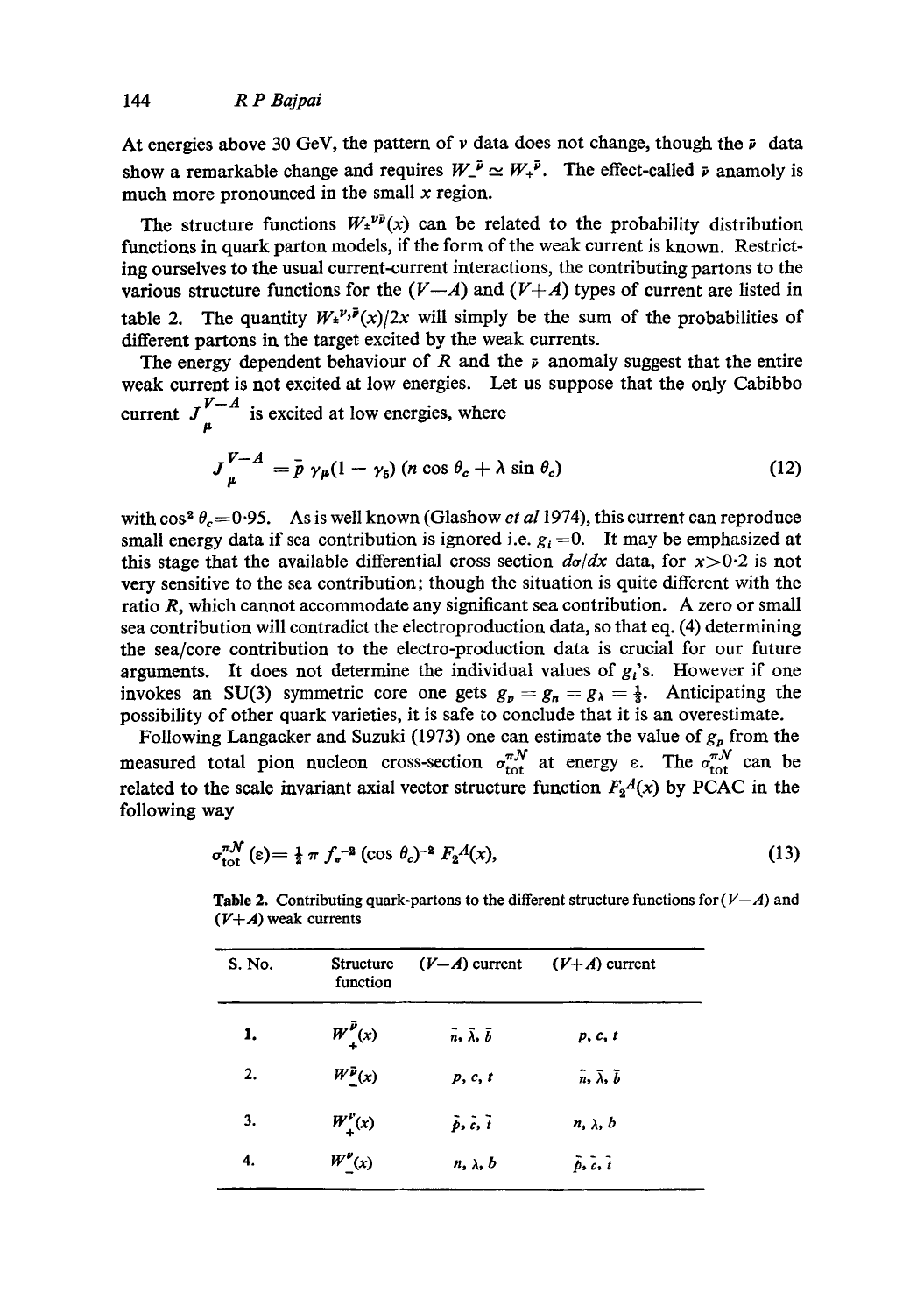where  $\sqrt{2} f_{\pi} = 0.96 m_{\pi}$  is the pion decay, constant. Taking the pomeron contribution to  $\sigma_{tot}^{\pi N}$  as 21.3 mb and the axial vector current given in eq. (12) one obtains

$$
g_p = g_n = 0.30. \tag{14}
$$

The estimate of  $g_p$  given in eq. (14) is susceptible to criticism because of the not-sostrong theoretical foundation of the Langacker-Suzuki relation (13). It is therefore pointed out that we are using only the pomeron contribution, which may not be so objectionable. Beside the relation has been used earlier (Schwinger 1977) and is known to give an excellent description of the pion nucleon scattering, once a suitable generalized scaling variable is defined (Bajpai and Mukherjee 1974a). In any case the value of  $g_p$  obtained above differs slightly with the one obtained in the only SU(3) symmetric core of the Kuti-Weiskopff model and suggests only a small population of the other exotic varieties of quark partons in the core.

The effect of  $g_n = 0.30$  in the differential cross-section data for  $x > 0.2$  will only be marginal and can be masked by the experimental error bars. The situation is quite different for the ratio  $R$ . In the presence of only Cabibbo current  $R$  can expressed as

$$
R = \frac{\int\limits_{0}^{1} x \left[ G_{_{1p}}^{p}(x) + G_{_{2p}}^{p}(x) \right] dx + \left[ 3g_{p} \cos^{2} \theta_{c} + 3g_{\lambda} \sin^{2} \theta_{c} + g_{p} \right] \int\limits_{0}^{1} x V_{c}(x) dx}{3\cos^{2} \theta_{c} \int\limits_{0}^{1} x \left[ G_{_{1p}}^{p}(x) + G_{_{2p}}^{p}(x) \right] dx + \left[ 3g_{p} \cos^{2} \theta_{c} + 3g_{\lambda} \sin^{2} \theta_{c} + g_{p} \right] \int\limits_{0}^{1} x V_{c}(x) dx}.
$$
\n(15)

Using eq. (14) and table 1, one gets  $R=0.48$ , so that some other current should also be excited along with the Cabibbo current. Such a current should increase  $\sigma_{\nu}$  without significantly affecting  $\sigma_{\bar{p}}$ . It can be accomplished only if the new current involves a valence quark parton in interactions, for the sea partons contribution to  $\sigma_{\nu}$  and  $\sigma_{\bar{\nu}}$  is identical. Taking the phenomenological form of additional weak current as

$$
J_{\rho}^{\ c} = \bar{c} \, \gamma_{\mu} (1 - \gamma_{5}) \, (n \cos \theta + \lambda \sin \theta) \tag{16}
$$

with the angle  $\theta$  kept arbitrary, one obtains  $R=0.37$  for  $\theta$  in the range  $0.62 < \sin^2 \theta <$ 0.77 (Bajpai 1976), corresponding to the values of  $g_c$  in the range 0.12 $>g_c>0$  required by eqs (14) and (4). For an SU(3) symmetric core one gets  $\sin^2\theta = 0.74$  and  $g_c = 0.04$ . The differential cross section data can again be accommodated in any solution. The presence of  $J_{\mu}^{c}$  at low energies raises questions regarding the mass of particles with c quantum number. It is generally believed that the  $D$  meson with the mass around 1.8 GeV is the lowest mass charmed particle. Such a charmed current will be kinematically forbidden at low energies and cannot be responsible for  $R=0.37$  at energies around 2 GeV. We therefore emphasize the phenomenological nature of the current  $J_{\mu}^{c}$  and suggest that the quantum number c represents a generic charm quantum number. The presence of anamolous  $\mu^- e^+ V^0$  events seen at Gargamelle further points towards such a possibility.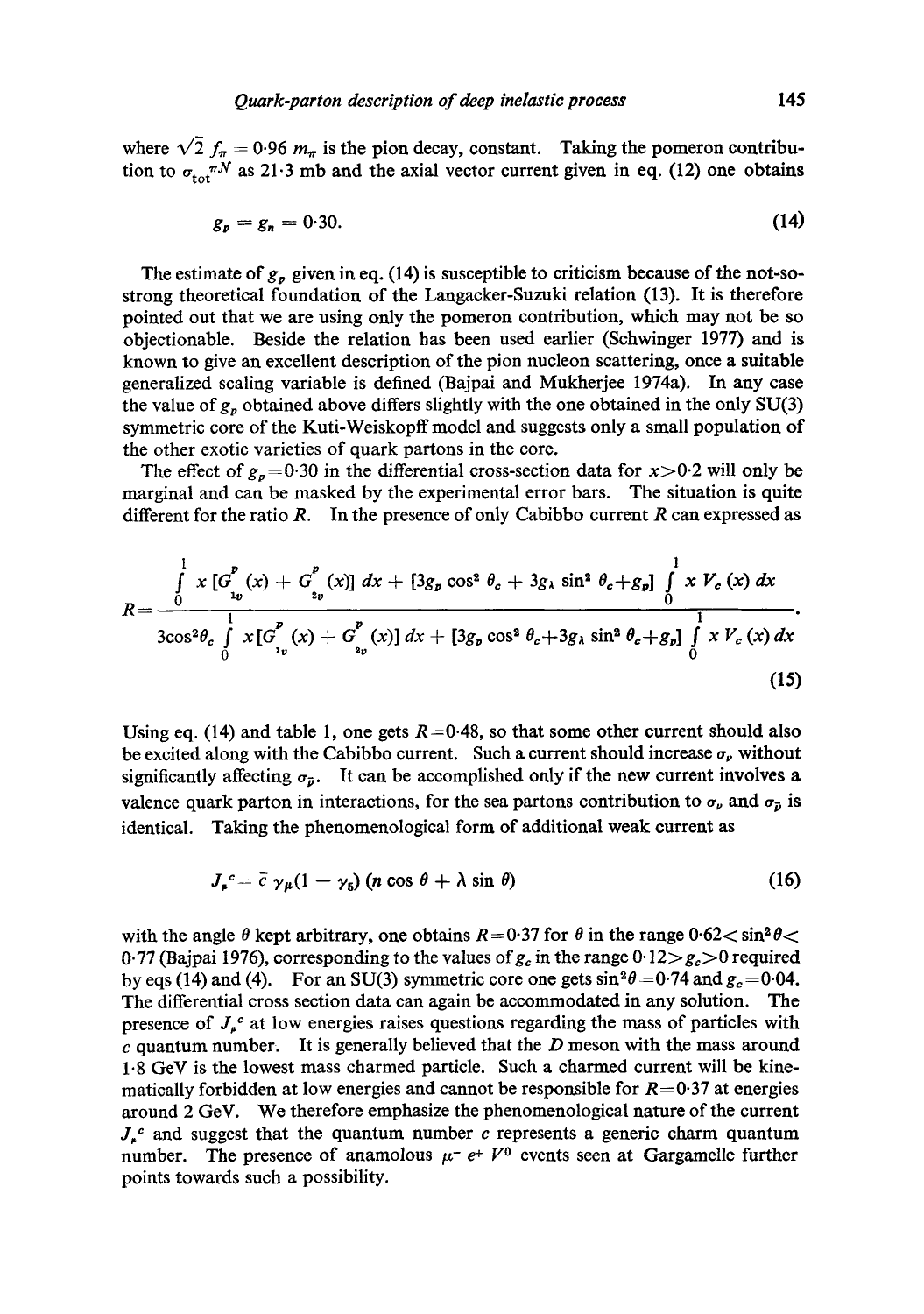The additional changes in the characteristics of deep inelastic neutrino processes with the rise of energy are again to be interpreted as arising due to the excitation of some other quark degree of freedom say  $t$  or  $b$  quarks of Harari (1975). Absence of any observable effects in  $F_2^{ep}$  indicating the excitation of t and b quarks at high energies suggests, that like  $g_c$ ,  $g_t$  or  $g_b$  should also be small compared to  $g_p$ .

The form of weak current involving  $t$  and  $b$  quarks has to be such as to explain the change of R from 0.37 to 0.6 as well as the  $\bar{\nu}$  anomaly. As discussed earlier such a large change in R cannot be attained by invoking weak currents involving only the sea quark partons. The  $\bar{p}$  anomaly further requires that the new weak current involving a valance quark should contribute significantly only to  $W_+^p(x)$ . Table 2 can now be used to conclude that such a current can only be  $(V+A)$  type involving p and b quark partons. It will considerably increase  $W_+^{\bar{p}}(x)$  without effecting any significant changes in other structure functions. Absence of any appreciable changes in the neutrino structure functions suggests that the current involving  $t$  and  $n$  quark is small and can be ignored. We shall again take the current  $J_{\mu}B$  involving b quark as

$$
J_{\mu}^{+B} = \bar{b}\gamma\mu(1+\gamma_5) \left(p\cos\alpha + c\sin\alpha\right) \tag{17}
$$

where a is arbitrary. The value  $R=0.6$  will require  $\cos^2 a = 0.49$  for an SU(3) symmetric core.

With the help of table 1 it is now easy to calculate the changes in the differential cross-section due to the excitation of the current  $J_{\mu}B$ . The antineutrino cross-section

$$
\frac{d\sigma}{dy}^{\bar{\nu}N} = 0.31 \sigma_0 [1 + 3.1(1 - y)^2]
$$
\n(18)

before the excitation, will change to

$$
\frac{d\sigma}{dy}^{\bar{p}N} = 0.31\sigma_0 \left[1 + 1.31(1 - y)^2\right]
$$
\n(19)

while the neutrino cross section before excitation

$$
\frac{d\sigma}{dy}^{\nu N} = 0.71\sigma_0[1+0.1(1-y)^2]
$$
\n(20)

will change only to

$$
\frac{d\sigma}{dy}^{\nu N} = 0.74\sigma_0[1+0.1(1-y)^2].
$$
\n(21)

The effect is much more marked for a smaller x range say  $0 < x < 0.6$  where  $[1 + 3.04]$  $(1-y)^2$ ] behaviour of  $(d\sigma/dy)^{vN}$  changes to  $[1+1.28(1-y)^2]$ . A detailed fit is not called for in the present state of experimental data. Even the numbers given should